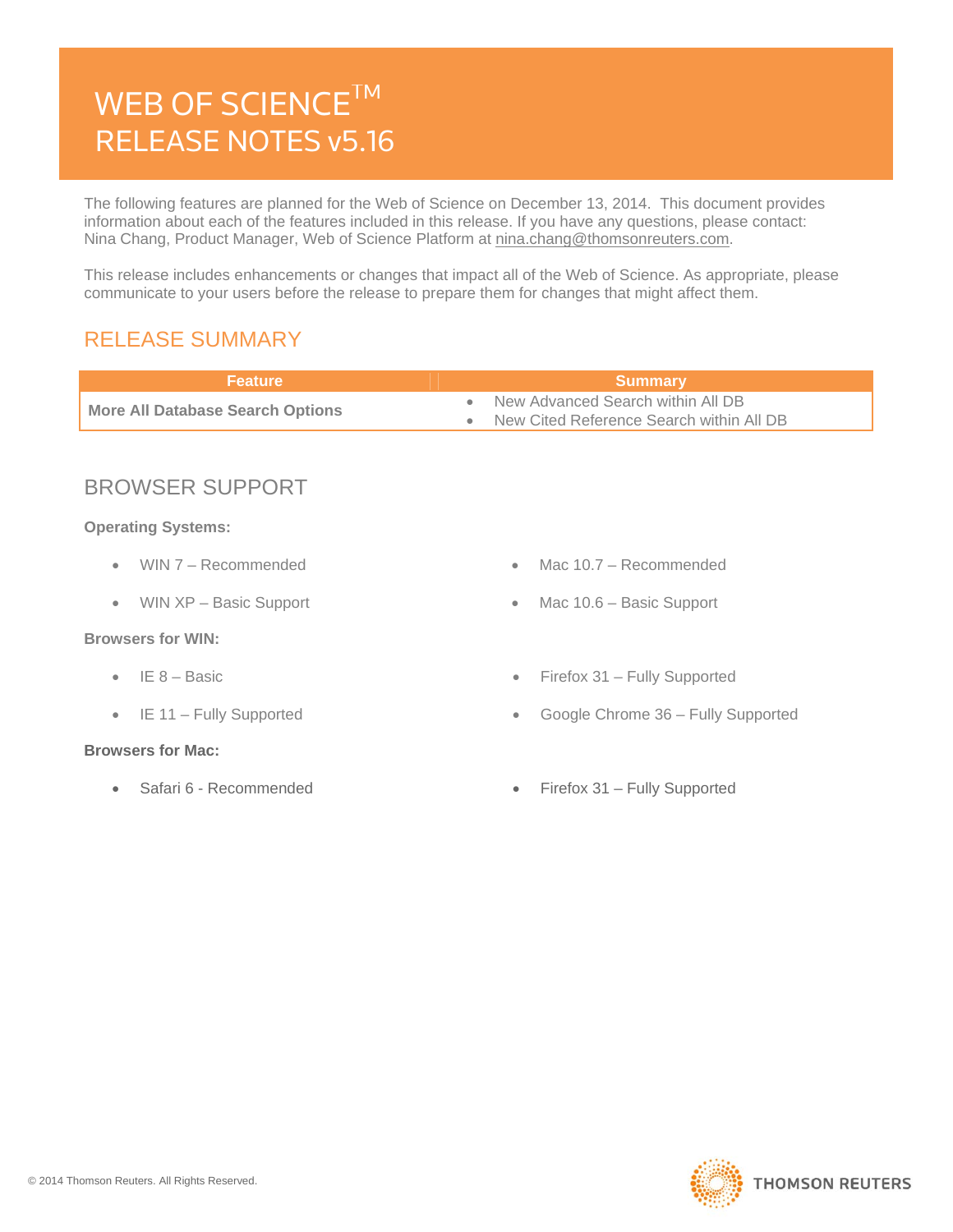## MORE ALL DATABASE SEARCH OPTIONS

Advanced and Cited Reference searching is now available within All Databases. Rather than having to pick a specific collection, users can now deploy broader searching through all of the databases within Web of Science. This will not only give users more robust search results, but it will also allow them to more quickly see what information is most salient to their research goals.

| <b>Search</b>              | <b>All Databases</b><br>$\checkmark$ |                                          |                                 |              | <b>My To</b>   |
|----------------------------|--------------------------------------|------------------------------------------|---------------------------------|--------------|----------------|
|                            |                                      |                                          |                                 |              | Welcome to the |
| Basic Search               |                                      |                                          |                                 |              |                |
| Example: oil               | <b>Basic Search</b>                  | $\mathbb{C}$                             | <b>Topic</b>                    | $\checkmark$ |                |
|                            | <b>Cited Reference Search</b>        |                                          |                                 |              |                |
| $\ddotmark$<br><b>AND</b>  | <b>Advanced Search</b>               | $C^*$<br>$\mathbb{C}$                    | Author                          | $\checkmark$ |                |
|                            |                                      |                                          | <b>Select from Index</b><br>└   |              |                |
| <b>AND</b><br>$\checkmark$ | Example: Cancer* OR Molecular Cancer | $\odot$                                  | <b>Publication Name</b>         | $\checkmark$ | <b>Search</b>  |
|                            |                                      | + Add Another Field<br><b>Reset Form</b> | $\rightarrow$ Select from Index |              |                |

*\*For Illustrative Purposes Only* 

#### Cited Reference Search in All Databases

The All DB Cited Reference Search allows you to locate all citing articles across the five citation indexes on the Web of Science platform, which include: Web of Science Core Collection, BIOSIS Citation Index, Chinese Science Citation Database, Data Citation Index, and SciELO Citation Index.

This allows you to view a comprehensive list of citing articles available on the platform to gauge scholarly impact.

Please note: The citing article records presented are contingent upon a customer's subscription entitlements.

| <b>Search</b>                 | <b>All Databases</b>                                                                                                                         | <b>My Too</b>  |  |  |  |  |
|-------------------------------|----------------------------------------------------------------------------------------------------------------------------------------------|----------------|--|--|--|--|
|                               |                                                                                                                                              | Welcome to the |  |  |  |  |
|                               |                                                                                                                                              |                |  |  |  |  |
|                               | Cited Reference Search $\sim$                                                                                                                |                |  |  |  |  |
|                               | Find the articles that cite a person's work.                                                                                                 |                |  |  |  |  |
|                               | Step 1: Enter information about the cited work. Fields are combined with the Boolean AND operator.                                           |                |  |  |  |  |
|                               | * Note: Entering the title, volume, issue, or page in combination with other fields may reduce the number of cited reference variants found. |                |  |  |  |  |
| Silva, V                      | <b>Cited Author</b><br>$\odot$<br>$\checkmark$                                                                                               |                |  |  |  |  |
|                               | <b>Cited Work</b><br>Example: J Comp* Appl* Math*<br>G<br>$\checkmark$                                                                       |                |  |  |  |  |
| <b>View abbreviation list</b> |                                                                                                                                              |                |  |  |  |  |
|                               | <b>Cited Year(s)</b><br>Q<br><b>Search</b><br>Example: 1943 or 1943-1945<br>$\checkmark$                                                     |                |  |  |  |  |
|                               | + Add Another Field<br><b>Reset Form</b>                                                                                                     |                |  |  |  |  |

*\*For Illustrative Purposes Only* 

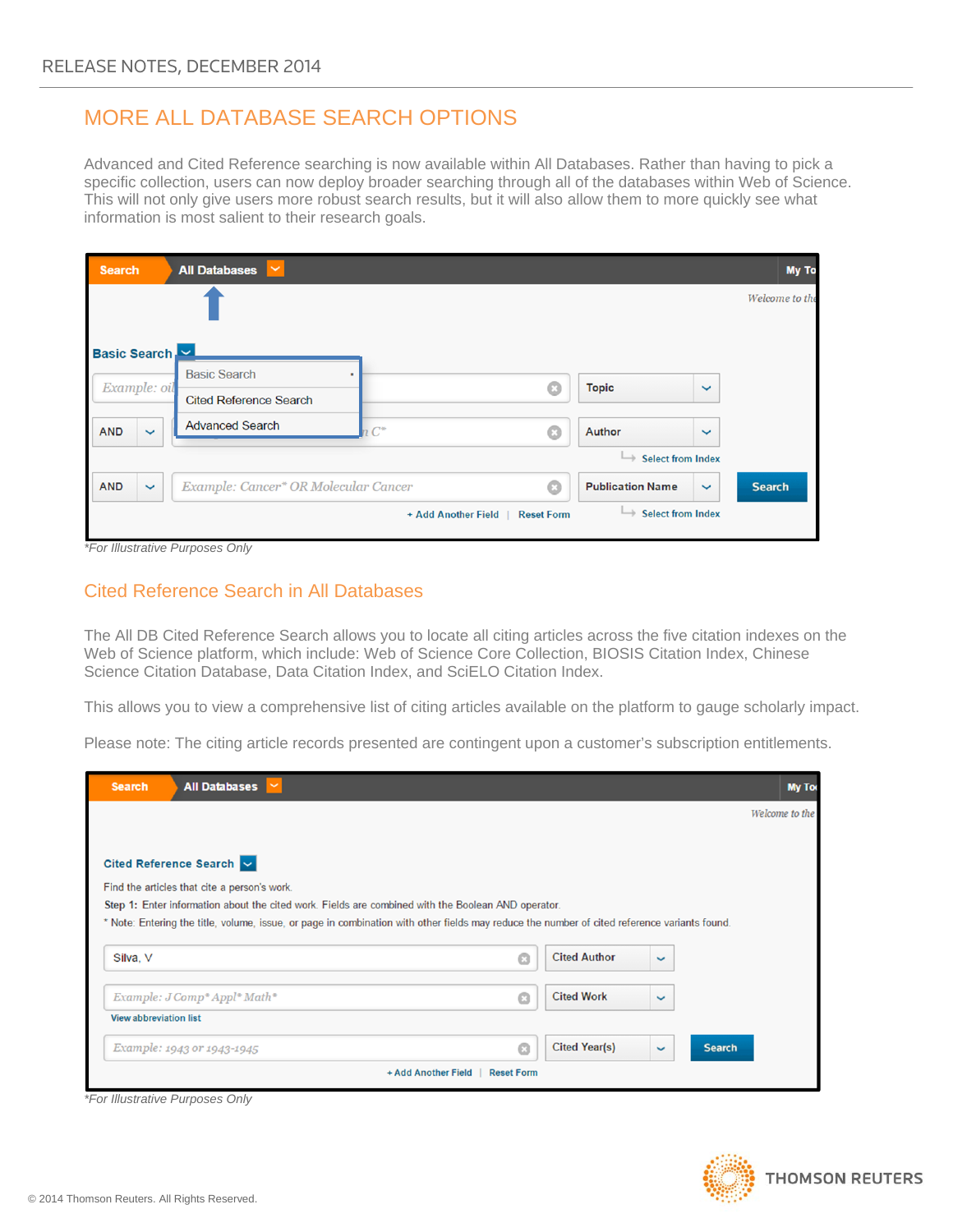|                                                                                                      | Web of Science <sup>TM</sup><br>Journal Citation Reports <sup>®</sup><br><b>InCites</b> ™ | <b>Essential Science Indicators SM</b><br>EndNote <sup>®</sup>                                                                     |      |                       |              |     |                              | Sign In                          | English<br>Help                                               |
|------------------------------------------------------------------------------------------------------|-------------------------------------------------------------------------------------------|------------------------------------------------------------------------------------------------------------------------------------|------|-----------------------|--------------|-----|------------------------------|----------------------------------|---------------------------------------------------------------|
|                                                                                                      | WEB OF SCIENCE™                                                                           |                                                                                                                                    |      |                       |              |     |                              |                                  | <b>THOMSON REUTERS</b>                                        |
| <b>Search</b>                                                                                        |                                                                                           |                                                                                                                                    |      |                       |              |     | <b>My Tools</b>              | <b>Search History</b>            | <b>Marked List</b>                                            |
|                                                                                                      | <b>Cited Reference Search</b>                                                             |                                                                                                                                    |      |                       |              |     |                              |                                  | View our Cited                                                |
|                                                                                                      | Find the articles that cite a person's work.                                              |                                                                                                                                    |      |                       |              |     |                              |                                  | Reference Search<br>tutorial.                                 |
|                                                                                                      | Step 2: Select cited references and click "Finish Search."                                | Hint: Look for cited reference variants (sometimes different pages of the same article are cited or papers are cited incorrectly). |      |                       |              |     |                              |                                  |                                                               |
|                                                                                                      | <b>CITED REFERENCE INDEX</b><br>References: 1 - 50 of 4,269                               |                                                                                                                                    |      |                       |              |     |                              |                                  | ◀ Page 1 of 86                                                |
|                                                                                                      | Clear All<br><b>Select Page</b><br>Select All*                                            | <b>Finish Search</b>                                                                                                               |      |                       |              |     |                              |                                  |                                                               |
|                                                                                                      | Select Cited Author                                                                       | <b>Cited Work</b><br>[SHOW EXPANDED TITLES]                                                                                        | Year | Volume Issue Page     |              |     | <b>Identifier</b>            | Citing<br>Articles <sup>**</sup> | View<br>Record                                                |
| п                                                                                                    | Abib, J. A. DSilva, V. M.<br>+ [Show all authors]                                         | Sobre Comportamento e Cognição                                                                                                     | 2004 | 12                    |              | 52  |                              | $\mathbf{1}$                     |                                                               |
| п                                                                                                    | Abib, J. A. DSilva, V. M.<br>+ [Show all authors]                                         | Sobre comportamento e cognição: a história e os<br>avanços, a seleção por consequências em ação                                    | 2003 | 11                    |              | 57  |                              | $\mathbf{1}$                     |                                                               |
| п                                                                                                    | Alecrim, WDSilva, VA<br>+ [Show all authors]                                              | falciparum com a associação de artemeter mais<br>mefloquina. Revista da Sociedade Brasileira de<br>Medicina Tropical 28(sup        | 1995 | I)                    |              | 160 |                              | $\mathbf{1}$                     |                                                               |
| п                                                                                                    | Alencar, Jeronimo Silva, Vanderlei C.<br>+ [Show all authors]                             | J AM MOSQUITO CONTR                                                                                                                | 2008 | 24                    | $\mathbf{1}$ | 16  | 10.2987/5632.1               | 3                                | <b>View Record</b><br>in Web of                               |
|                                                                                                      |                                                                                           |                                                                                                                                    |      |                       |              |     |                              |                                  |                                                               |
|                                                                                                      | Aléssio, Filipe MLuna da Silva, Valdir<br>+ [Show all authors]                            | Mastozool. neotrop.                                                                                                                | 2005 | 12                    | 1            | 37  |                              | 3                                | <b>View Record</b><br>in SciELO<br><b>Citation Index</b>      |
|                                                                                                      | Alessio, Filipe Mda Silva, Valdir Luna<br>+ [Show all authors]                            | Mastozoologia Neotropical                                                                                                          | 2005 | 12                    | $\mathbf{1}$ | 53  |                              | 5                                | <b>View Record</b><br>in BIOSIS<br><b>Citation Index</b>      |
|                                                                                                      | Alex, AnoopSilva, Vitor<br>+ [Show all authors]                                           | PLOS ONE                                                                                                                           | 2013 | 8                     | 11           |     | 10.1371/journal.pone.0080653 | $\overline{c}$                   | <b>View Record</b><br>in Web of<br>Science Core<br>Collection |
|                                                                                                      |                                                                                           |                                                                                                                                    |      |                       |              |     |                              |                                  |                                                               |
| г                                                                                                    | Almeida, Andreia I. SSilva, Vera L. M.                                                    | <b>SYNLETT</b>                                                                                                                     | 2012 |                       | 6            | 889 | 10.1055/s-0031-1290600       | $\overline{3}$                   | <b>View Pecord</b>                                            |
|                                                                                                      | + [Show all authors]                                                                      |                                                                                                                                    |      |                       |              |     |                              |                                  | Core<br>ection                                                |
|                                                                                                      | *For Illustrative Purposes Only                                                           |                                                                                                                                    |      |                       |              |     |                              |                                  |                                                               |
|                                                                                                      |                                                                                           | 3                                                                                                                                  |      | View                  |              |     |                              |                                  |                                                               |
|                                                                                                      | An All Databases Cited Reference Search                                                   |                                                                                                                                    |      | Record                |              |     |                              |                                  |                                                               |
| identifies the articles that were published in the<br>citation indexes to which you have access in a |                                                                                           |                                                                                                                                    |      | in SciELO<br>Citation |              |     |                              |                                  |                                                               |
|                                                                                                      | single comprehensive search                                                               |                                                                                                                                    |      | Index                 |              |     |                              |                                  |                                                               |
|                                                                                                      |                                                                                           | 5                                                                                                                                  |      | <b>View</b>           |              |     |                              |                                  |                                                               |
|                                                                                                      |                                                                                           |                                                                                                                                    |      | Record                |              |     |                              |                                  |                                                               |
|                                                                                                      |                                                                                           |                                                                                                                                    |      | in BIOSIS<br>Citation |              |     |                              |                                  |                                                               |
|                                                                                                      |                                                                                           |                                                                                                                                    |      | Index                 |              |     |                              |                                  |                                                               |
|                                                                                                      |                                                                                           |                                                                                                                                    |      |                       |              |     |                              |                                  |                                                               |
|                                                                                                      |                                                                                           | $\overline{2}$                                                                                                                     |      | View                  |              |     |                              |                                  |                                                               |
|                                                                                                      |                                                                                           |                                                                                                                                    |      | Record<br>in Web of   |              |     |                              |                                  |                                                               |
|                                                                                                      |                                                                                           |                                                                                                                                    |      | Science               |              |     |                              |                                  |                                                               |
|                                                                                                      |                                                                                           |                                                                                                                                    |      | Core<br>Collection    |              |     |                              |                                  |                                                               |

 *\*For Illustrative Purposes Only*